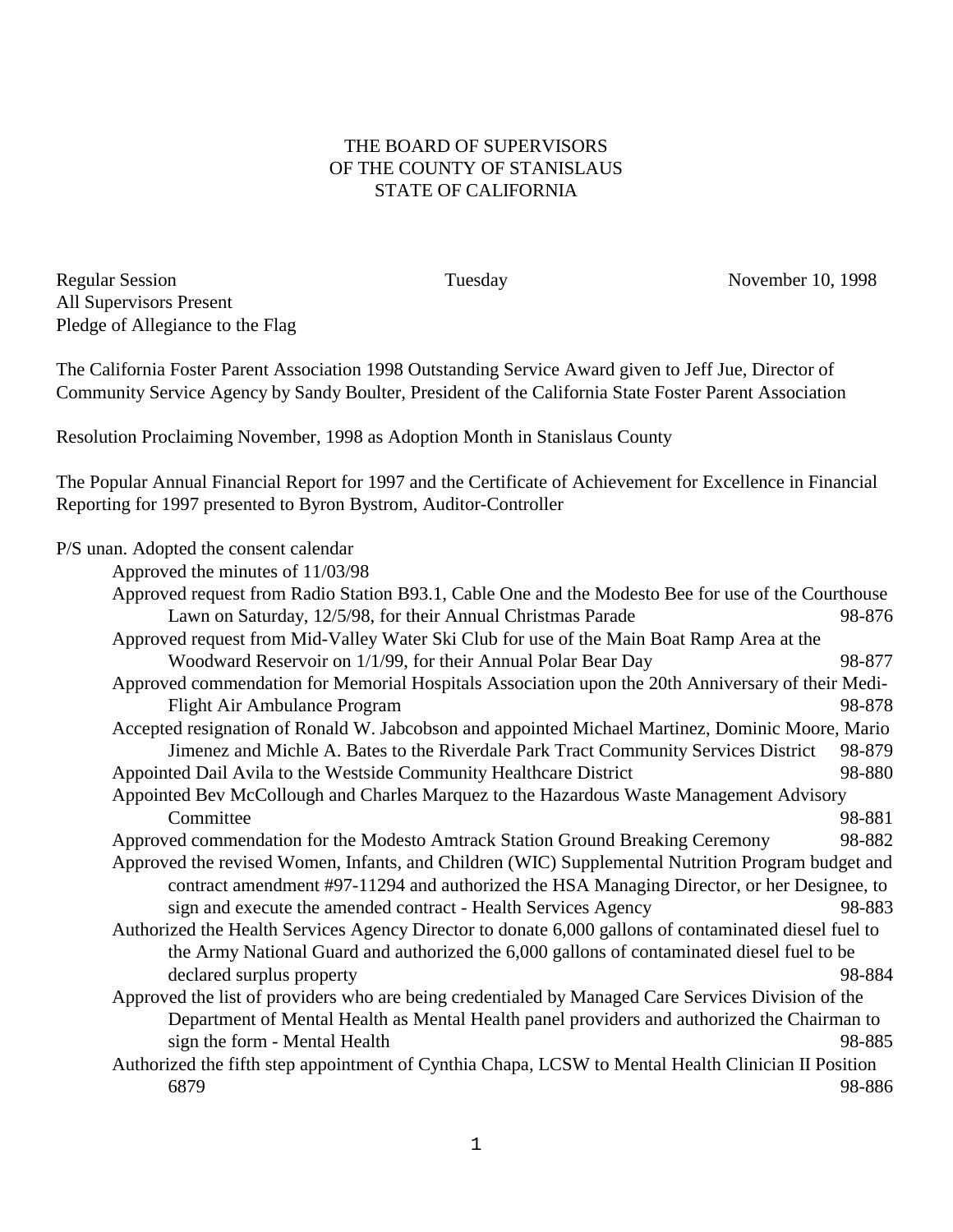| Authorized the fifth step appointment of Mary Elizabeth Oakes to Mental Health Clinician II, Position |        |  |
|-------------------------------------------------------------------------------------------------------|--------|--|
| 145                                                                                                   | 98-887 |  |
| Approved the changes to POST certificate pay to Special Investigator Supervisor in the District       |        |  |
| Attorney's Department - Chief Executive Office                                                        | 98-888 |  |
| Approved the amendment to the Stanislaus County Program Income Reuse Plan to include Down             |        |  |
| Payment Assistance and adopted the Down Payment Assistance Guidelines                                 |        |  |
| 98-889                                                                                                |        |  |
| Approved Salida Road account expenditure to Stanislaus County Public Works Department; approved       |        |  |
| Salida Park account expenditure to Kencor Development; and, authorized the Auditor-Controller         |        |  |
| to issue a journal transfer in the amount of \$46,982.88 to Stanislaus County Public Works            |        |  |
| Department and a warrant in the amount of \$11,697.50 to Kencor Development                           | 98-890 |  |
| Approved other County Employment by Deputy County Counsel Victoria A. Halliday for Emergency          |        |  |
| Dispatch on a temporary basis; finds that public interest is served by allowing employment of         |        |  |
| Victoria A. Halliday to render special services to Emergency Dispatch on a temporary basis;           |        |  |
| and, authorized Emergency Dispatch to enter into a contract with Victoria A. Halliday to provide      |        |  |
| other County employment and services to the Sheriff on a temporary basis                              | 98-891 |  |

S/M unan, Approved for Health Services Agency (HSA) to contract with Scenic Faculty Medical Group (SFMG) for physician services in Urgent Care Center and authorized the HSA Managing Director, or her designee, to sign the contract with SFMG to provide Urgent Care services within the Health Services Agency 98-892 (1-1157

C/P unan. As the Conducting Authority held proceedings for the reorganization of the Patterson Water District to form an Irrigation District pursuant to Government Code Section 57000 et seq; adopted a resolution ordering the reorganization subject to an election unless sufficient written protests, in accordance with Government Code Section 57078, are submitted and not withdrawn by the conclusion of the hearing and adopted the resolution, no written protest were received and, called for a special mailed ballot election for the proposed reorganization of the Patterson Water District to be held on Tuesday,  $2/9/99$  98-893 (1-2521

Referred to the Health Services Agency a letter from the American College of Emergency Physicians State Chapter of California, Inc., requesting the Emergency Medical Services Fund disbursements

Referred to the Department of Mental Health a letter from the Office of Traffic Safety regarding the California's Drunk and Drugged Driving (3-D) Prevention Month

Acknowledged receipt of claims and referred to the CEO-Risk Management the following claims: Manuel F. Fass, Jr.; John McCarthy; Robert M. Wing; Rudy Dominguez; and, Jason Holt

Supervisor Caruso attended the Department Head and Management retreat last week and noted on the value of the program

Supervisor Mayfield attended the recent opening of the Hughson Clinic and commented on the success of the event and the positive reception of the community